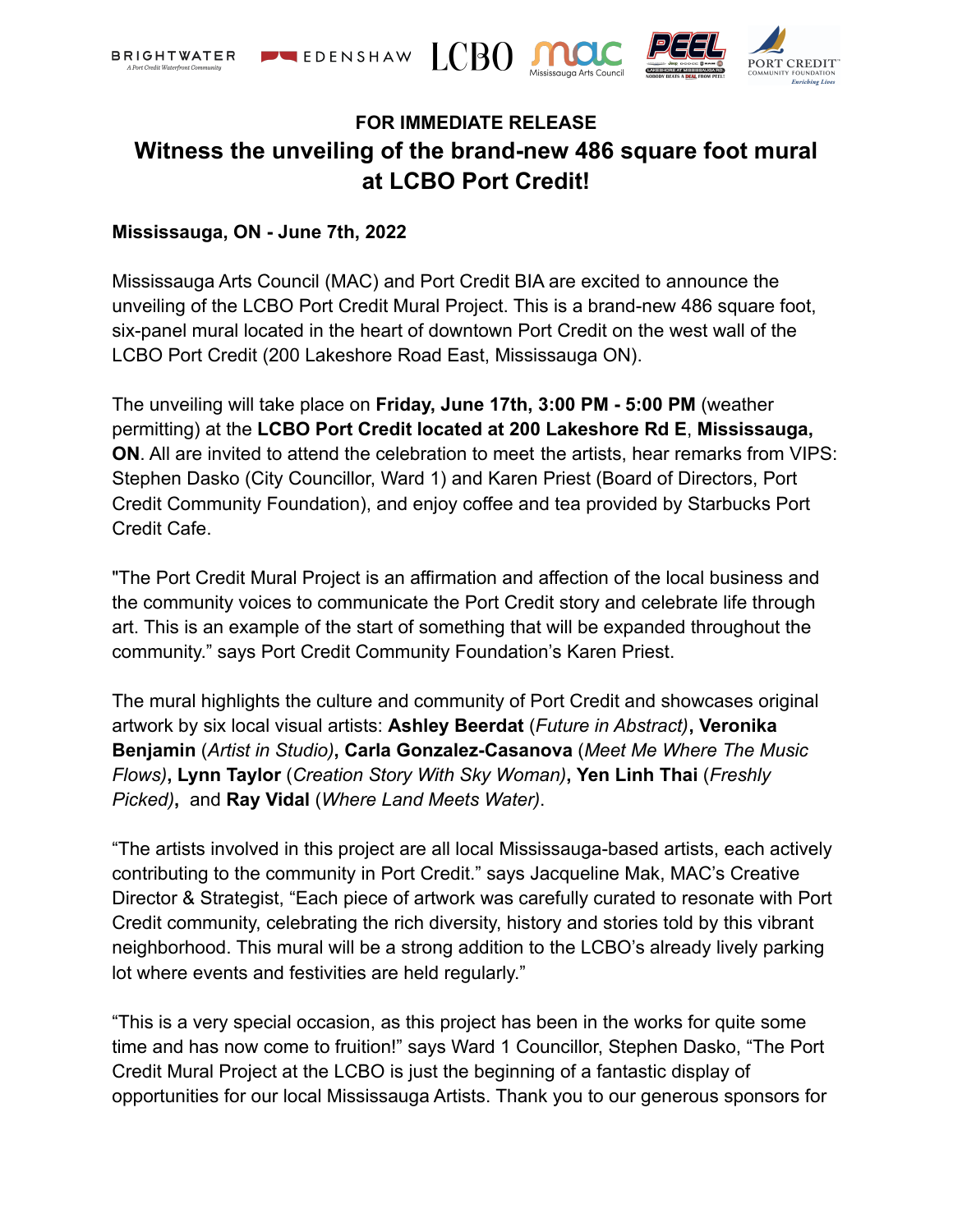this project: Brightwater, Edenshaw, PEEL Chrysler, Port Credit Community Foundation and Mississauga Arts Council for their support to bring this project to its full potential."

Join us at this exciting unveiling on **Friday, June 17th, 3:00 PM - 5:00 PM** (weather permitting) at the **LCBO Port Credit located at 200 Lakeshore Rd E**, **Mississauga, ON**. Learn more here: [bit.ly/LCBOPortCreditUnveiling](https://bit.ly/LCBOPortCreditUnveiling)

# **About Murals with MAC:**

Murals with MAC is a neighbourhood beautification project that facilitates relationships between artists and community partners run by Mississauga Arts Council (MAC). MAC is helping to redefine traditional approaches to public art and provide paid opportunities for local artists to create, connect, and celebrate unexpected spaces throughout the city of Mississauga! Learn more: [mississaugaartscouncil.com](https://www.mississaugaartscouncil.com/)

# **About Port Credit Community Foundation:**

The Port Credit Community Foundation is a not-for-profit organization created for the people of Port Credit. The Foundation is dedicated to fund a combination of hard investments, charitable endeavours, event support and other community initiatives. Learn more: [portcreditcommunityfoundation.org](https://www.portcreditcommunityfoundation.org/)

-30-

**For more information about the LCBO Port Credit Mural Project, please contact:** Sherri Murray Communications Producer, Mississauga Arts Council [media@mississaugaartscouncil.com](mailto:media@mississaugaartscouncil.co)

# **About the artwork and artists:**

#### **Ray Vidal**

*Where Land Meets Water* by Ray Vidal celebrates the lively community events and members that Port Credit is known for. It embraces Port Credit's Business Improvement Association's colours, scenic landscape, waterfront, vibrant businesses and diverse art and music festivities that happen along the waterfront and bring people together.

Ray Vidal is a multi-disciplinary fine artist, illustrator, muralist, musician and educator. He is passionate about bringing people together through public art engagement, mentorships, workshops and community programming. Currently, he focuses on murals,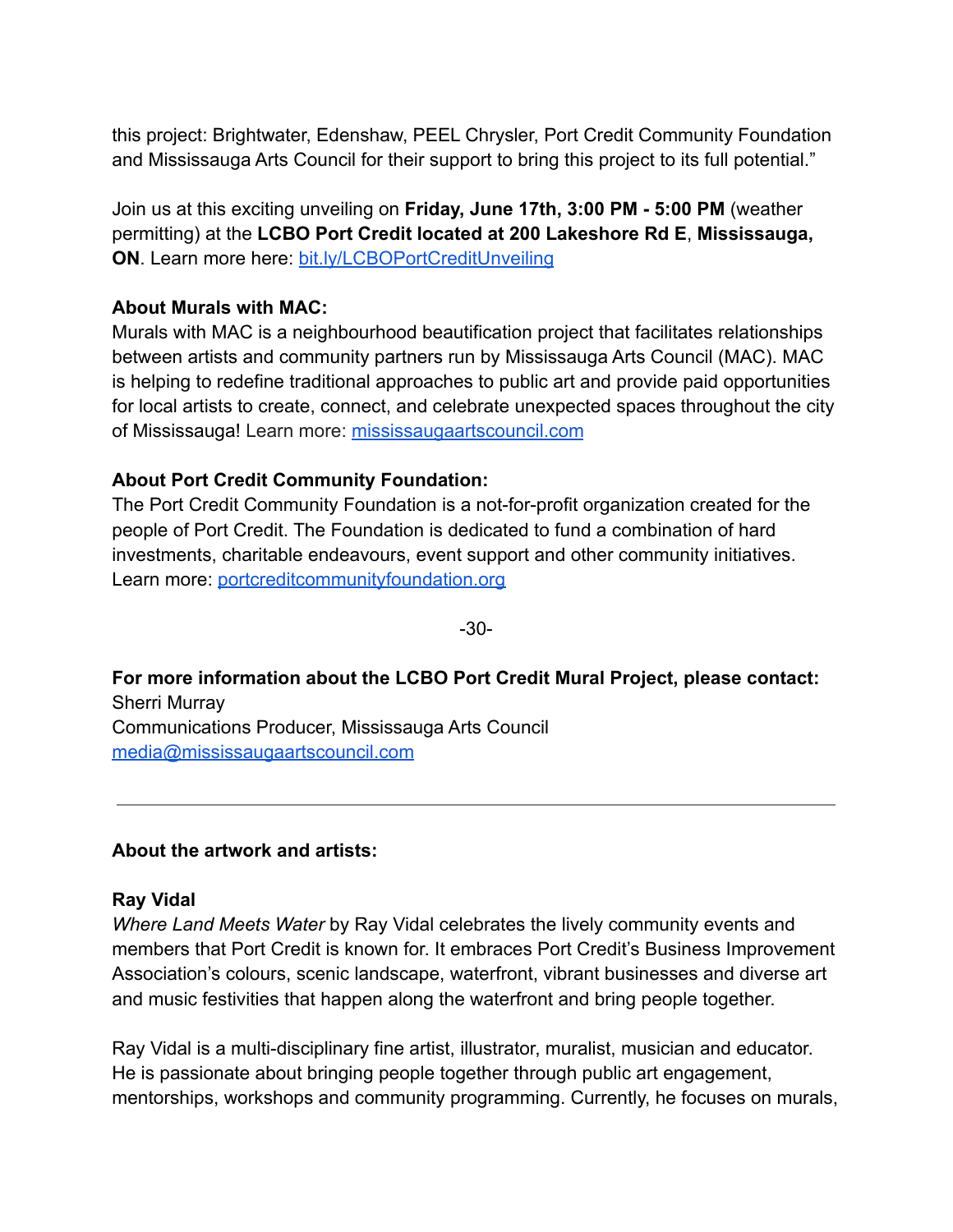commissioned base work and teaching community programs and workshops for children and youth in the GTA. He has also recorded 2 full-length albums and a small EP with his MARTY Award winning band the Five and Tens. He currently continues to work on his music and perform all over the GTA, engage in public art initiatives and teach art programs with the Visual Arts of Mississauga and Queen Elizabeth Parkway Community and Culture Centre. Learn more: [martyshub.com/user/rayvidal/](https://www.martyshub.com/user/rayvidal/)

## **Ashley Beerdat**

*Future in Abstract* by Ashley Beerdat, reimagines a vibrant and serendipitous future for Port Credit. From afar, this work is a colourful mosaic, but with closer inspection it reveals the flourishing life Port Credit has to offer.

Ashley Beerdat is a visual artist, art teacher, and community arts facilitator of Guyanese descent. Beerdat uses oil paint to explore themes of mythology, folklore and storytelling which are intrinsic to her culture as Guyanese-Canadian. In 2020, she completed an artist residency at Visual Arts Mississauga Riverwood. Her work is held in Mississauga's permanent corporate art collection and has been exhibited at the Small Arms Inspection Building and Latitude 53. As an arts facilitator, she is passionate about delivering arts programming to underserved groups in the community and has facilitated workshops for SKETCH Working Arts, Making Space, Figment Toronto & EmpowHer. Learn more: [martyshub.com/user/abeerdat/](https://www.martyshub.com/user/abeerdat/)

# **Yen Linh Thai**

*Freshly Picked* by Yen Linh Thai depicts a vibrant ensemble of fresh fruits, vegetables and florals coalesce to form the image of a person visiting the farmers market. With them is a little dog, an homage to the artist's beloved pet Brownie and all sweet pups!

Yen Linh Thai is an interdisciplinary artist, muralist and illustrator. Her work is based on personal narratives, explores the whimsical and exists on the cusp of two and three dimensions. Learn more: [martyshub.com/user/yenlinh.thai/](https://www.martyshub.com/user/yenlinh.thai/)

# **Veronika Benjamin**

Veronika Benjamin piece *Artist in Studio* depicts the strength and beauty of people of color. As a female artist of color living in Port Credit, she wanted to show the viewer what it takes for her to create art.

Veronika Benjamin is a graphic artist/art director. She has exhibited at the Art Gallery of Mississauga, Neilson Park, and Visual Arts Mississauga. Currently, she is the president of White Oaks Art Group. Learn more: [martyshub.com/user/veronika/](https://www.martyshub.com/user/veronika/)